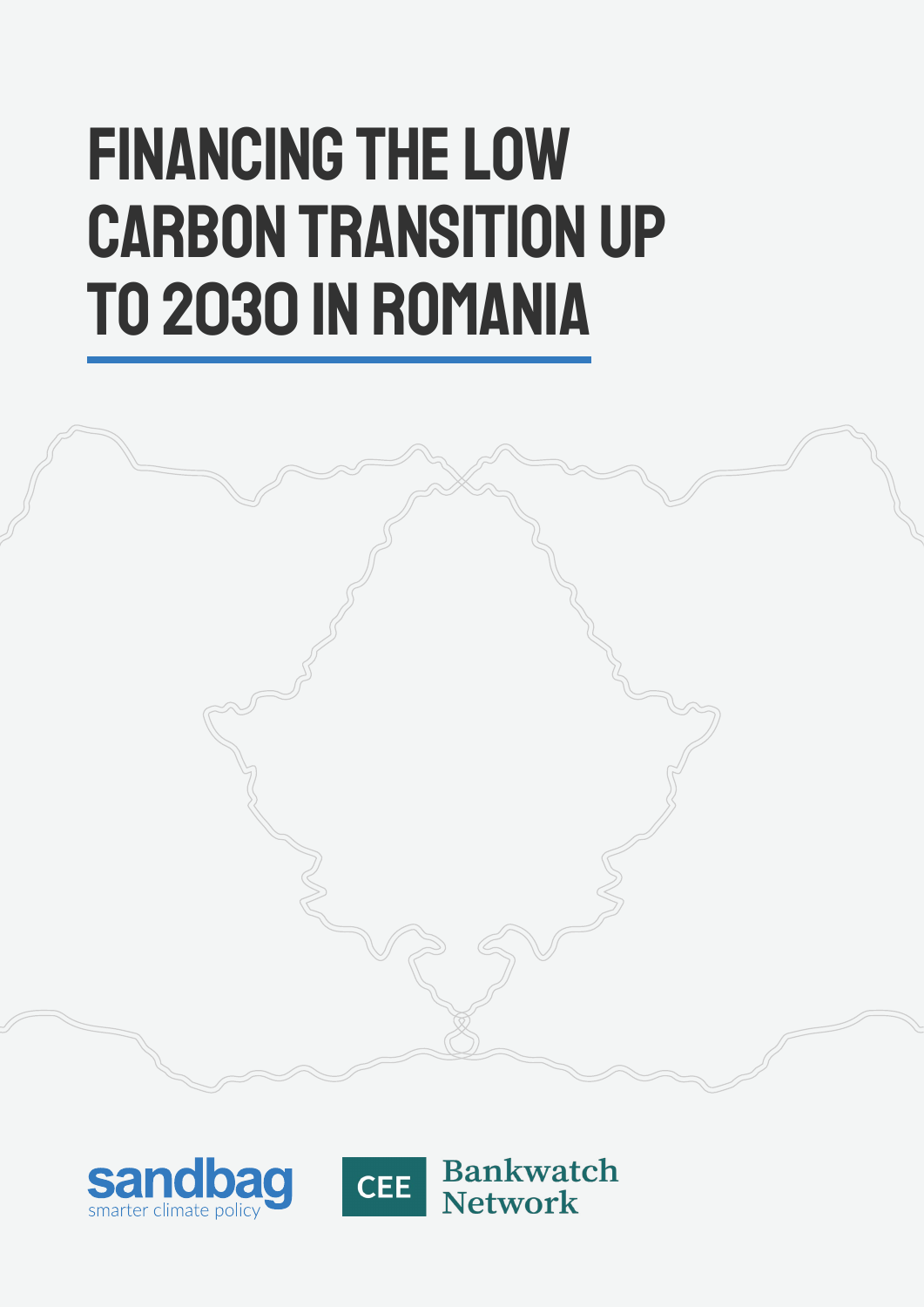

Published in February 2020 by Sandbag EU. This report is published under a [Creative Commons licence](https://creativecommons.org/licenses/by-sa/4.0/). You are free to share and adapt the report, but you must credit the authors and title, and you must share any material you create under the same licence.

**Authors** Suzana Carp and Raphael Hanoteaux

**Report design:** Wilf Lytton

Copyright © Sandbag, 2020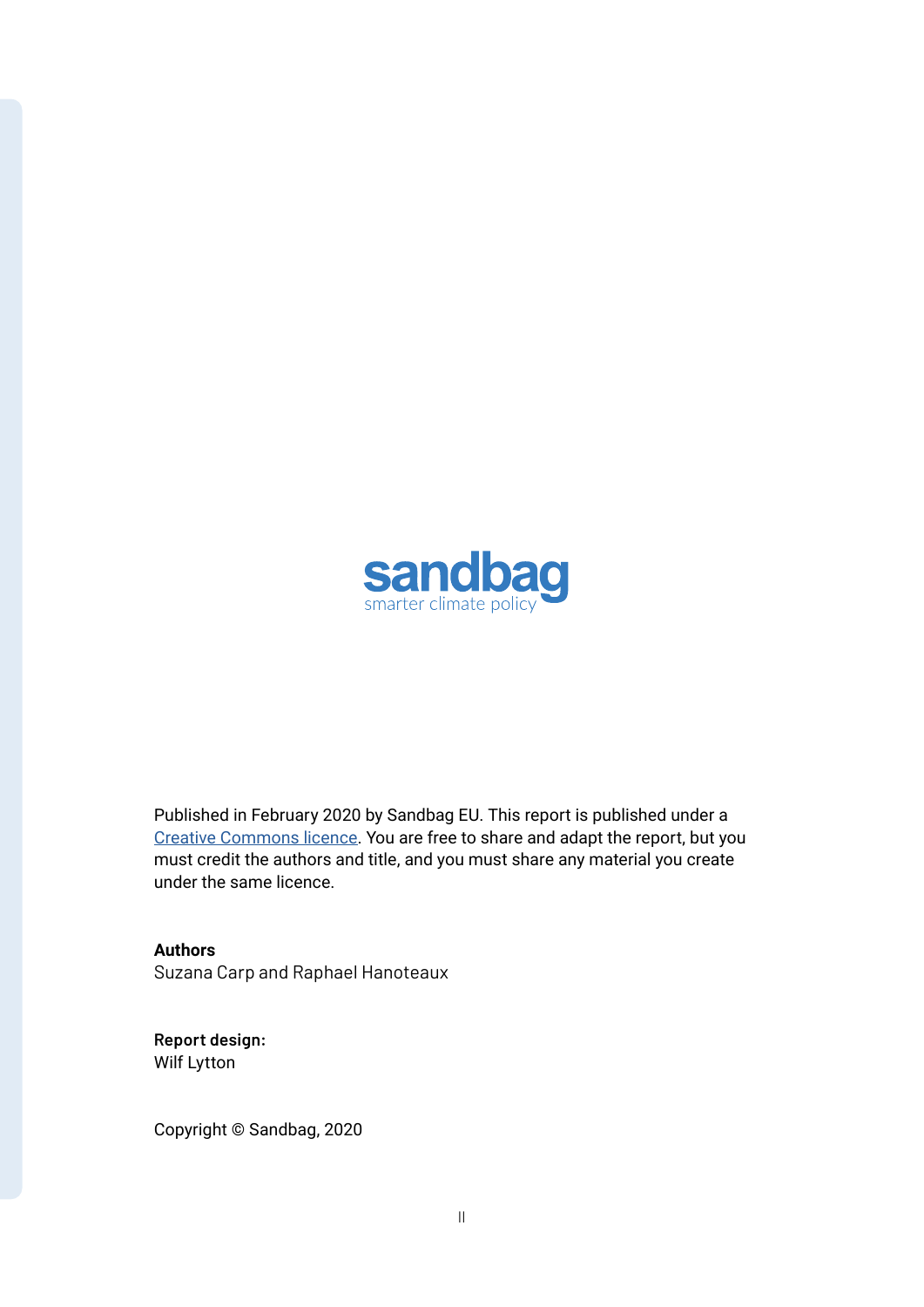# Introduction

The European Union has agreed to become the world's international largest block to pursue a net-zero economy by 2050, implementing therefore a key commitment of the Paris Agreement, more specifically the need to reach carbon neutrality by the second half of the century. Such a transition towards carbon neutrality over the course of only 3 decades has its highest chances of success in the European Union and in fact, should this transformation fail to happen here, it is very unlikely that the ambitious goals of the Paris Agreement will be met at all, since similar enabling conditions as in the EU will not be found elsewhere.

The EU has a very complex mix of policies which will each play a role in supporting this transition, most of which contains their own set of financial incentives, programmes, or streams of revenue creation. This policy portfolio contains legislation and financial schemes to support:

- **1.** The promotion of research and roll out of **innovation**;
- **2.** Minimal **targets** to support the deployment of low carbon technologies;
- **3.** The oldest, largest and most experienced **carbon market** in the world, whereby its carbon unit certificates are well performing commodities;
- **4.** A wider variety of **sectoral specific programmes**;
- **5.** Most importantly, by pooling together financial resources from its 27/8 Member States, the EU has access to **a common budget in the trillions** for the period 2021-2027 steered towards enhancing cohesion across the internal market space.

One of the biggest challenges in the process of reaching the goal of carbon neutrality for the entire European Union will certainly be the economic and technological diversity amongst the EU Member States. This is in addition to massive differences in the carbon intensity of the mix and the particular nature of Member state's profile in terms of emissions. There will be other challenges, such as getting the right technologies in place at an affordable place, finding alternatives to current industrial processes and fundamentally changing some of the core enablers of our everyday lifestyles (transport, agriculture, buildings, etc.) but nonetheless, the net-zero goal of 2050 will lead the way to unveiling the necessary solutions, if the right economic incentives and support schemes are in place.

The goal will have to be ensuring changes unfold as rapidly across the different economic landscapes comprising the European Union, while the impact on citizens is minimized. Policy decisions affecting the next decades will have to keep a clear focus on harnessing the positive aspects of this long-term planning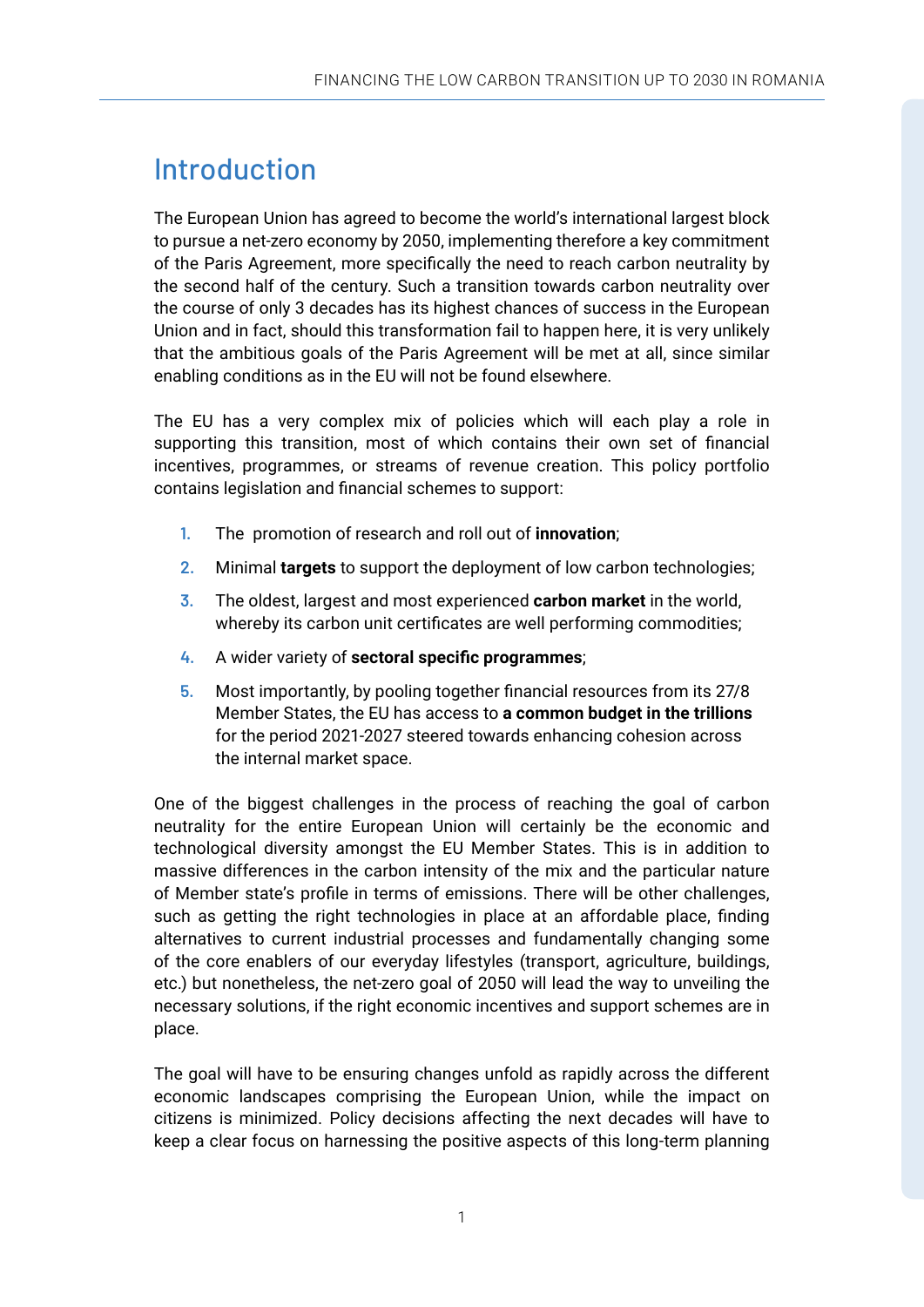goal while maximising the short and medium term opportunities. In this paper we will focus on scoping out the synergyc effects of two policies aiming to achieve multiple goals, more specifically policies aiming to both reduce emissions and meet climate objectives and to alleviate the economic discrepancies between Member States. These two are: Cohesion Policy and the EU Emissions Trading Scheme. While the order of priority is reversed in the case of two policies under discussion, with cohesion policy being first aimed at reducing inequality while meeting the climate objectives of the Union and the EU ETS primarily focused on reducing emissions, with several 'cohesion minded' plug-ins to the system, the combination of the two make it a powerful investment boost for the next decade.

# I. The Multiannual Financial Framework 2021- 2027

The EU is able to pursue common objectives across different policy areas through its own Multiannual Financial Framework (MFF) which spans over 7 years, more than a political mandate of the European Commission and Parliament, giving investors certainty beyond electoral cycles. This duration is meant to cover a whole economic cycle, which 7 years is often taken as the minimum threshold for <sup>1</sup>. The first proposal on the future such budget covering the period from 2021-2027 was unveiled in May 2018. It plans that at least 25% of the overall expenditures over this period will be mainstreamed for climate action. This objective represents an increase from the current budget (2014-2020) which allocated only 20% of its total to climate action. This paper argues this earmarking is best maximised to 40% of the total amount for a maximum impact on climate investments and cohesion strengthening.

The new MFF also proposes some interesting changes on cohesion policy that would impact its potential on climate action. The Commission indeed proposed the exclusion of "investment related to production, processing, distribution, storage or combustion of fossil fuels" from the scope of support of the European regional development fund (ERDF) and the cohesion fund (2 funds accounting for around  $\epsilon$  250 Bn) in a clear acknowledgement of the added value of cohesion policy to climate action. In addition to the exclusion of harmful investments, the European Commission proposed a higher mandatory spending on its policy objective related to climate change mitigation, with less-developed and transition regions having to spend at least 30% of their ERDF allocation on "policy objective

<sup>1.</sup> Cusack PTE (2017) More on the 7 Year Economic Cycle and the Bell Normal Curves. J Glob Econ 5: 231. doi: 10.4172/2375-4389.1000231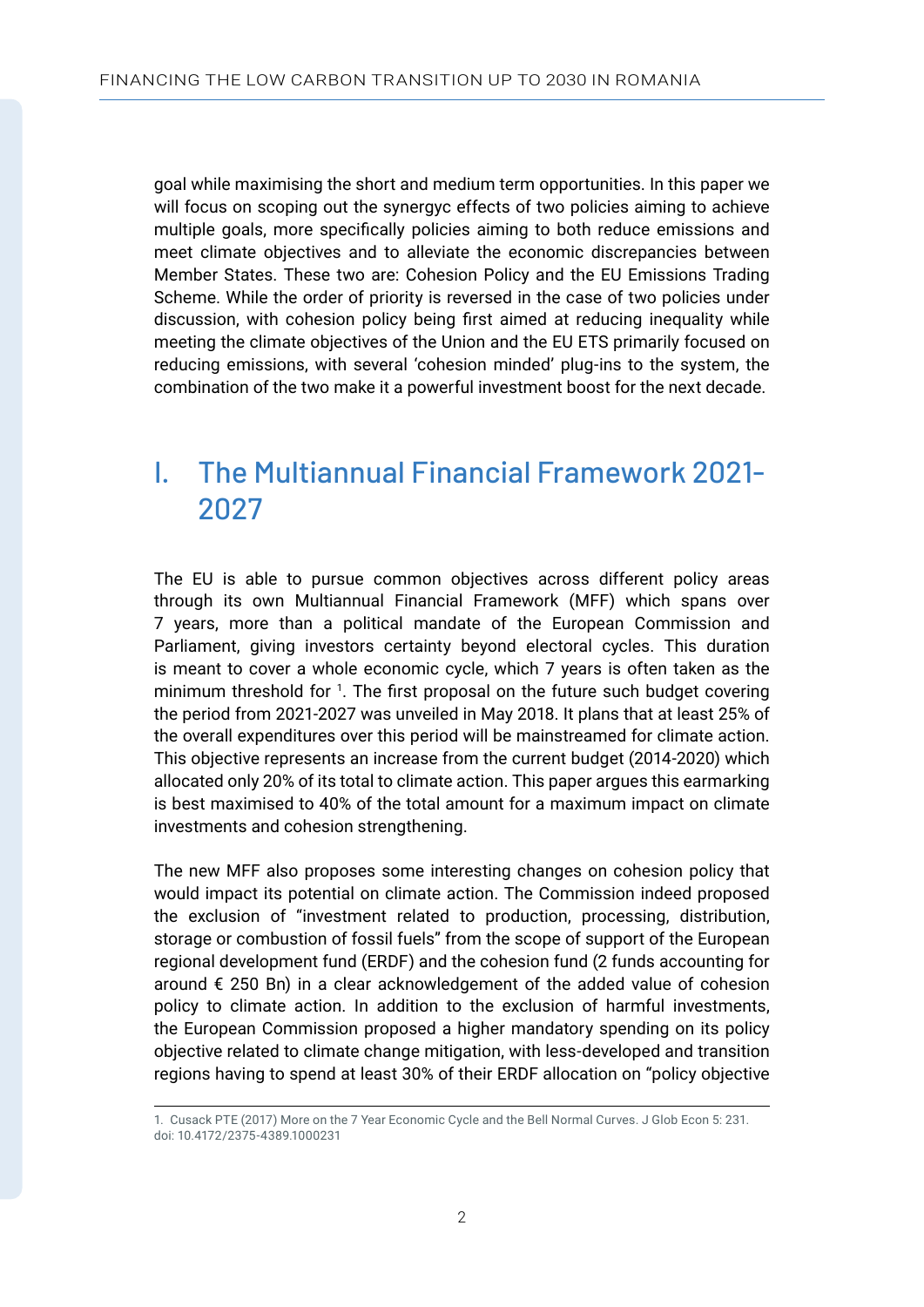2: a greener, carbon free Europe". It is important to note that so far, this mandatory spending on climate objective, also known as "thematic concentration" has been extended also to the more-developed regions, even though this specific earmarking, its level of concentration, and the exclusion of fossil fuels could still be modified during the upcoming MFF negotiations.

Furthermore, the European Investment Bank, the world's largest development bank follows the political mandate of the EU and has recently committed itself to being "the climate bank of the EU". Overall, the EU has a financial governance architecture which can finance the transition and in fact can operate as an engine for reinvestment, as it also contains many revenue creation programmes which can then be used to further support the transition.

If the EU is the policy test bed for whether the world stands any chance to meet the ambitious goals of the PA, its handling of the differentiated GDP landscape will be its own test for whether or not it can make it. In this paper we explore the financial mechanisms through which the EU hopes to meet its ambitious climate targets, while setting an example for the global landscape, by zooming in on one specific Member State, more specifically, on Romania.

### CASE STUDY

## **Romania**

Romania could almost be said to be set for success in the EU's race to a net-zero economy by 2050. Due to several changes in the structure of the economy following the post 1990 transition, Romania has had massive drops in emissions, being the 4 Member State reducing its emissions the fastest against 1990 in the EU<sup>2</sup>, although it is not on a predictable and sustainable trajectory to net zero by 2050 yet. However, Romania Is the country in the South East European or Central East European space with some of the best enabling conditions for the energy transition : a diverse energy mix of which almost 50% of it is already greenhouse gas emissions free, the largest onshore wind farm in the EU and huge RES potential. Yet, Romania continues to be one of the lignite intensive countries in the EU, and despite its lower share of coal in the mix than the rest of region, the required investment for its energy transition are not to be underestimated.

This means that on the European scale, Romanians still pay more than their European counterparts for the costs of this carbon intensive energy system. Romania yet it has the second lowest GDP in the Union and therefore the actual needs of investment for the energy transition are extremely high.

<sup>2.</sup> EEA Report 06/2019, Annual European Union greenhouse gas inventory 1990-2017 and inventory report

<sup>2019,</sup> submissions under the UNFCCC and the Kyoto Protocol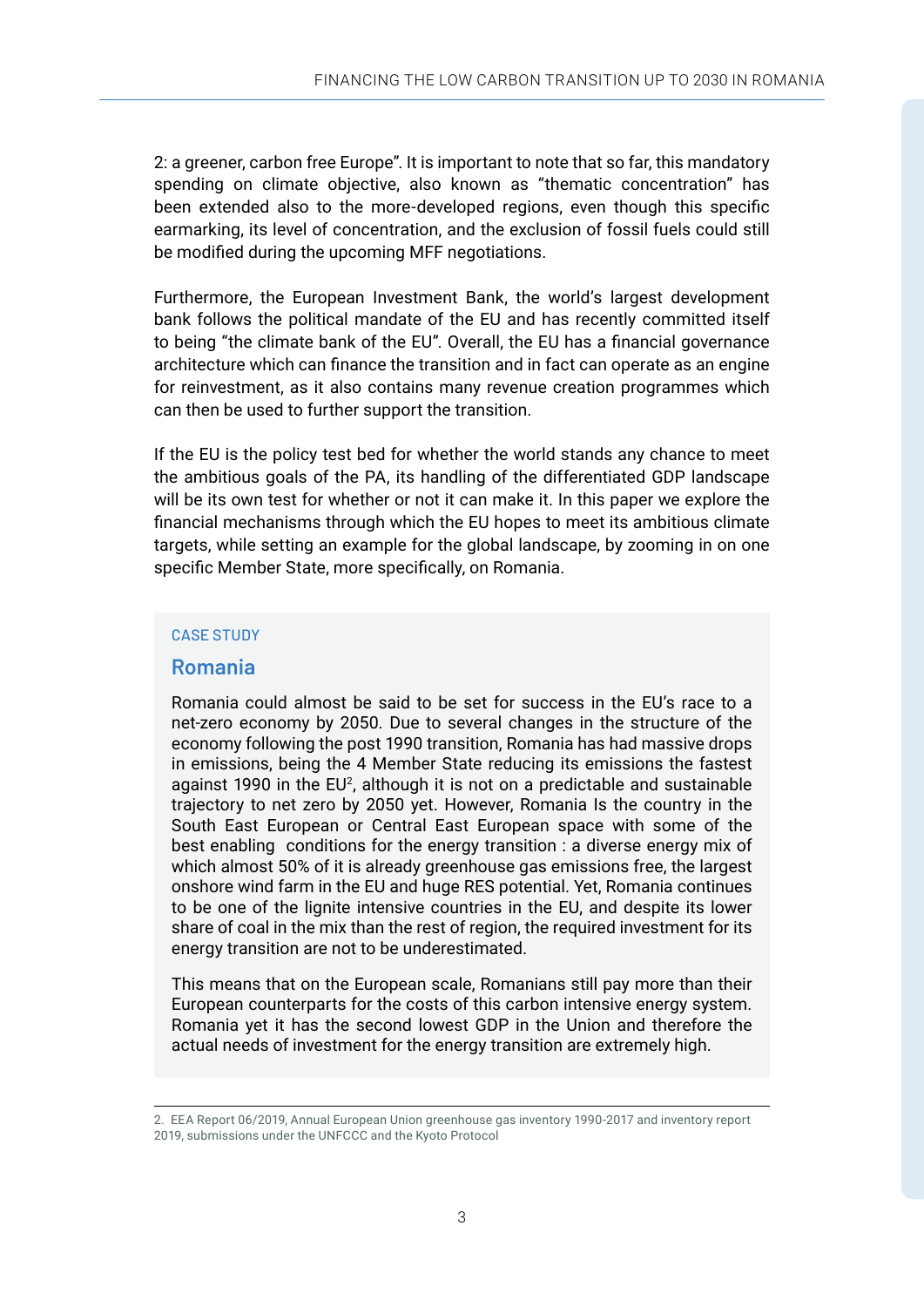According to its own estimates, as presented in the draft National and Energy and Climate Plan submitted by the country to the European Commission, the investment needed for the energy transition between 2021-2030 would amount up to 127 billion Euros<sup>3</sup>. This number has been questioned by NGOs in the country and in fact comes from a national energy strategy which is outdated and therefore in the process of being changed. In a public statement, the country's Minister for Energy at the time estimated the cost of transitioning the power sector by 2030 to be 15-30 bl Euros<sup>4</sup> which seems closer to reality.

This amount takes into account the necessary substantial transformations its energy system would have to undergo such as the modernisation of its grids, reaching the EU targets of the Clean Energy package as well as many other inputs, factors and considerations. This study shows that through a combined channeling of cohesion funding and ETS funding and revenues recycled, this amount is in fact available for the country. However, in order for them to create a comprehensive financial envelope to support a strategic national investment plan over a period of 7-10 years, the country would still need to get its NECP in line with the more ambitious scenarios of the energy transition (as this would increase the amount of climate mainstreaming as well as the value of ETS funds) and actually plan how to use the two tools combined.

# II. The Multi-Annual Financial Budget and climate mainstreaming for Romania

In its proposal for the EU-budget post-2020, the European Commission laid the emphasis on the fact that 1 euro out of every 4 disbursed would go to climate action, in what is called the climate mainstreaming. Even though the EU's climate mainstreaming has had some serious shortcomings as pointed out by the European Court of Auditors in 20165, it is also recognised that its implementation "has led to more, and better-focused, climate action funding" in some key sectors such as cohesion policy. Therefore, this increased target of 25% should be supported and even raised to 40% in order to actually show a clear prioritisation of climate action by the European budget, which an ambitious goal such as reaching the Paris Agreement would require.

Politically, it seems that most Member States agree on the 25% climate

<sup>3.</sup> Romania's National Energy and Climate Plan draft 2019, [https://ec.europa.eu/energy/sites/ener/files/](https://ec.europa.eu/energy/sites/ener/files/documents/ro_swd_en.pdf) [documents/ro\\_swd\\_en.pdf](https://ec.europa.eu/energy/sites/ener/files/documents/ro_swd_en.pdf)

<sup>4.</sup><https://www.reuters.com/article/romania-energy-strategy-idUSL8N21141Z>

<sup>5.</sup><https://www.eca.europa.eu/en/Pages/DocItem.aspx?did=39853>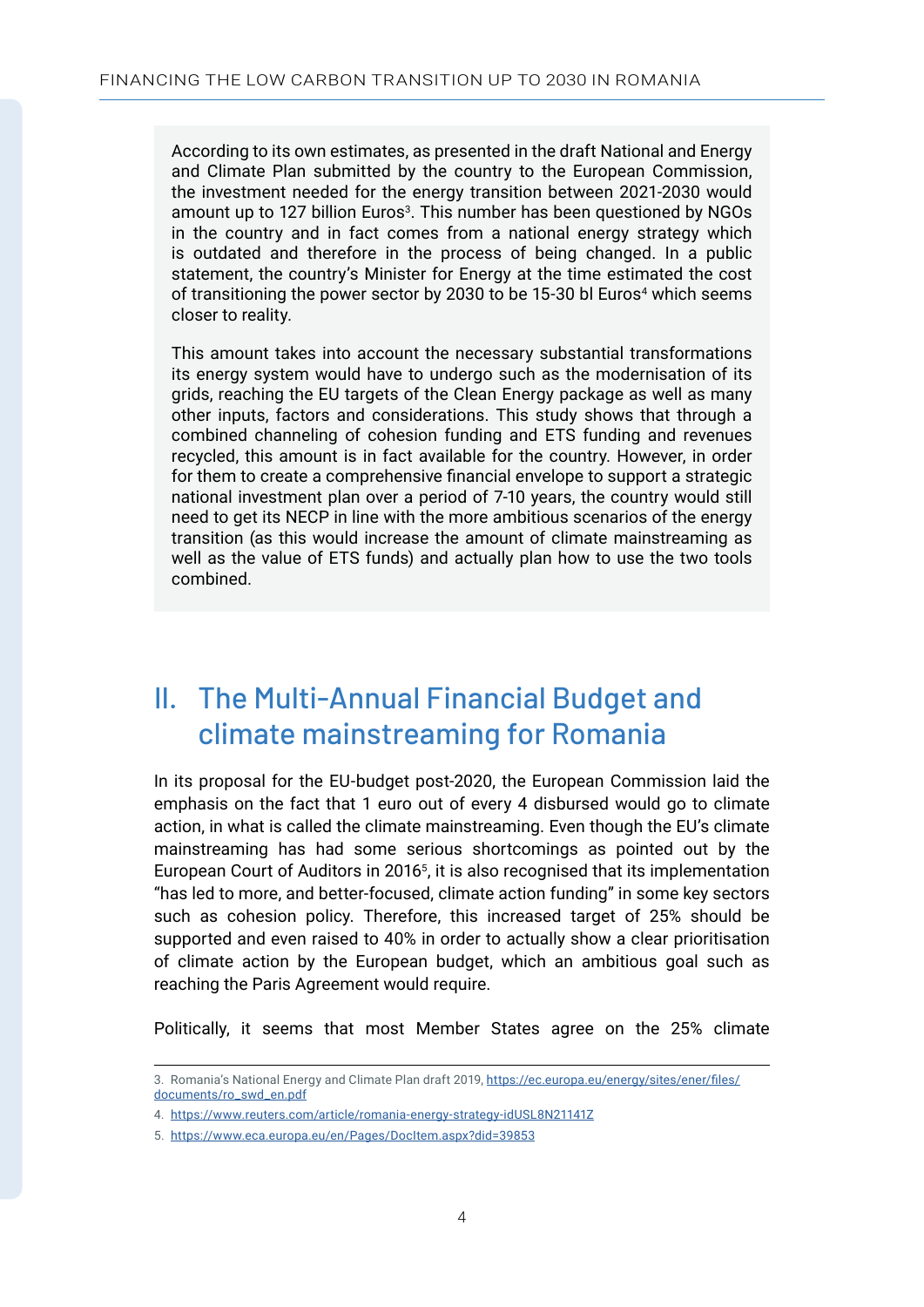mainstreaming objective, with some Member States seeing it as a minimum and others as a maximum. On 29 November 2019, the Prime Ministers of Latvia and Estonia as well as the President of Lithuania sent a joint letter<sup>6</sup> to the heads of state and government of the EU clearly identifying the next MFF as the "key instrument to deliver climate neutrality" and calling for at least 25% of climate mainstreaming and acknowledging that the investment needs even exceeded this target, "given the intensity of investment necessary in this area over the next decade".

With a budget of  $\epsilon$ 373 billion for 2021-2027<sup>7</sup>, the future Cohesion Policy will be the biggest investment policy of the EU, accounting for approximately 30% of the total EU budget and covering seven years in the critical decade that will lead us to 2030. The Cohesion Fund and the ERDF are expected to invest at least € 108 billion in climate and environment related projects during this period (2021-2027), more than 30% of the total envelope. As cohesion Policy is an expression of economic solidarity across the different regions of the EU and a proven catalyst in the fight against climate change, its role in shaping the public investments, especially in Central and Eastern Europe, is crucial: on average, cohesion policy represents 41% of all public investment in infrastructure in the EU-13.

In Romania, 44,86% of all public investments between 2015 and 2017 came from cohesion policy.. Therefore, the rules governing the support from cohesion policy in the EU have a major impact on the economic landscape of the recipient countries and create investors certainty on the key economic activities it supports.

#### FIGURE 1:

Sources: Eurostat, DG REGIO



## Share of Cohesion Policy funding as % of public infrastructure investments 2015-2017

7. European Commission, Multiannual Financial Framework, Annex 2, 2 May 2018, p.1 ([link\)](https://ec.europa.eu/commission/presscorner/detail/en/IP_18_3570)

<sup>6.</sup> [https://www.valitsus.ee/sites/default/files/news-related-files/3b\\_mff\\_climate\\_letter\\_29.11.2019.pdf](https://www.valitsus.ee/sites/default/files/news-related-files/3b_mff_climate_letter_29.11.2019.pdf)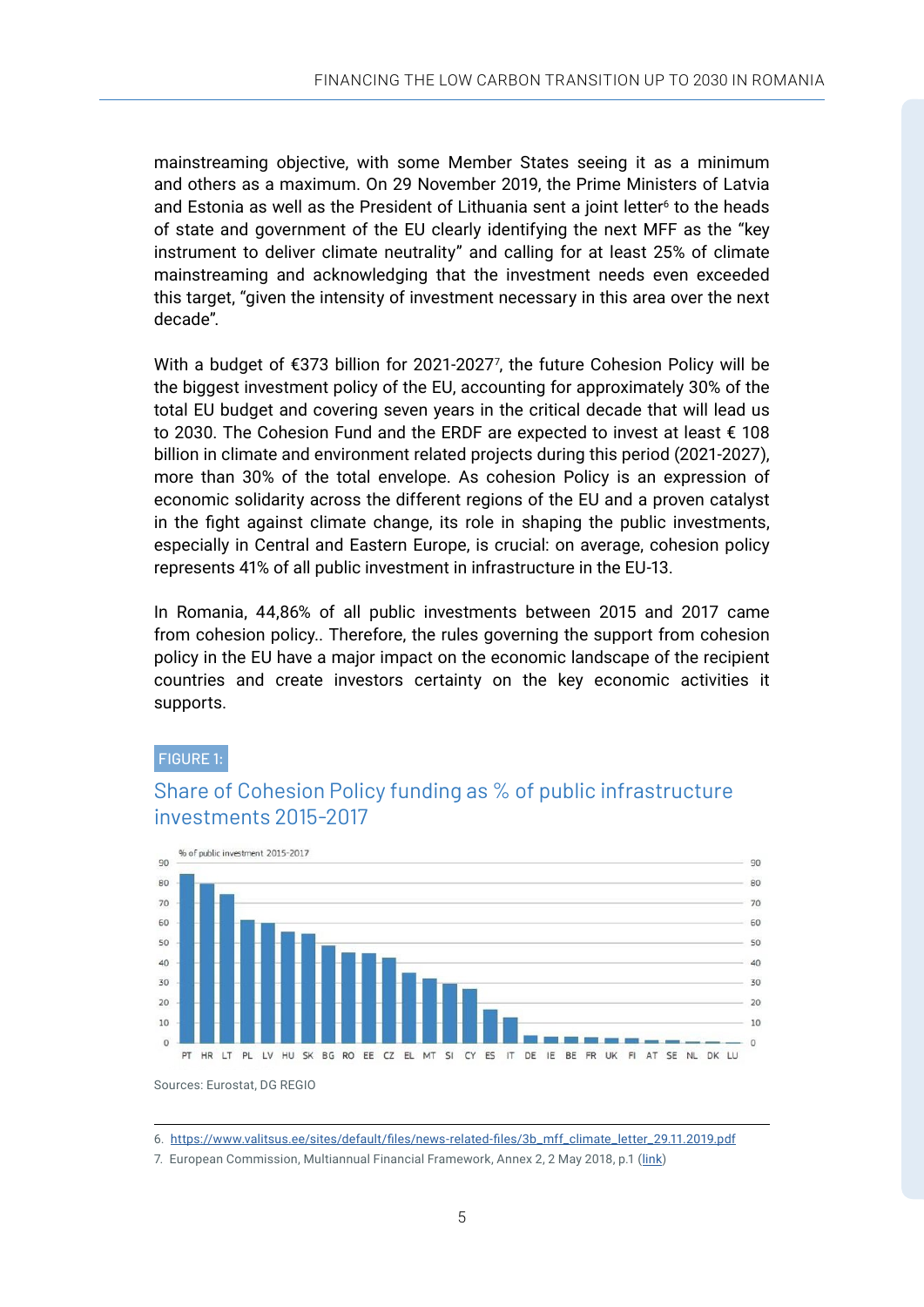Cohesion funds and more generally EU policies have a huge role in driving investments into the low-carbon economy. Romania's strategy for climatemitigation has been described as "mostly EU-led"<sup>8</sup> in 2015, as the Government did not envision additional or complementary policies to address climate change apart from the EU obligations. It remains clear that the new EU funds support for the 2021-2027 period will also have a tremendous impact on the nature and quality of future investments in the low-carbon economy.

However, cohesion policy is not always used to its full potential. On average, calculations show that while 20% of all spending should have went to climate objective under the budgetary period 2014-2020, only 7,8% of investments realised in Romania thanks to cohesion policy went to actual clean energy projects<sup>9</sup>. As Romania is divided between 7 regions classified as "less-developed" and one "more-developed" region (the Bucharest region), the level of spending into the current objective 4 of cohesion policy "supporting the shift towards a low-carbon economy in all sectors" was set at 12% for the less developed and 20% for the Bucharest region

One of the major points of contention in the post-2020 EU Budget is the size of the cohesion policy and the criteria for allocating each national enveloppe. Even though Romania was relatively well endowed during the 2014-2020 period, it will not lose from the changes in allocation calculations, as it is supposed to receive on average 8% more from the cohesion policy during the next budget period, from € 25,2 Bn to €27,2 Bn in 2018 prices, possibly leading up to a total of 30 Bn when other factors are accounted for such as inflation and change rates.

According to the latest figures delivered by the Romanian Government, the current cohesion policy allocation proposal for Romania is  $\epsilon$  30.60 billion, counted as follows: € 8,3 Bn for the European Social Fund Plus, € 17,3 Bn for the ERDF, and € 4,49 Bn for the Cohesion Fund. According to the mandatory earmarking and cohesion policy calculations, this should mean that at least  $\epsilon$  5,19 Bn from the ERDF and € 1,6 Bn from the Cohesion Fund go to climate objectives.

This estimate is reflected by the allocation proposal pushed forward by the Romanian Government, claiming that it will dedicate around € 5,5 Billion for a "greener, carbon free Europe" (see table). This increased amount of resources dedicated to climate action through cohesion policy is obviously a good sign but will have to be checked thoroughly at the level of the implementation of the actual programmes.

<sup>8.</sup> Climate's enfants terribles report- Bankwatch, 2014, p.126 ([link](https://bankwatch.org/sites/default/files/enfants-terribles.pdf))

<sup>9.</sup> Climate Action Network Europe, Negotiating the MFF 2021-2027 : EU budget for higher climate ambition,

briefing paper, December 2019, p.7 ([link](http://www.caneurope.org/docman/fossil-fuel-subsidies-1/3573-can-europe-recommendations-mff-cohesion-dec-19/file))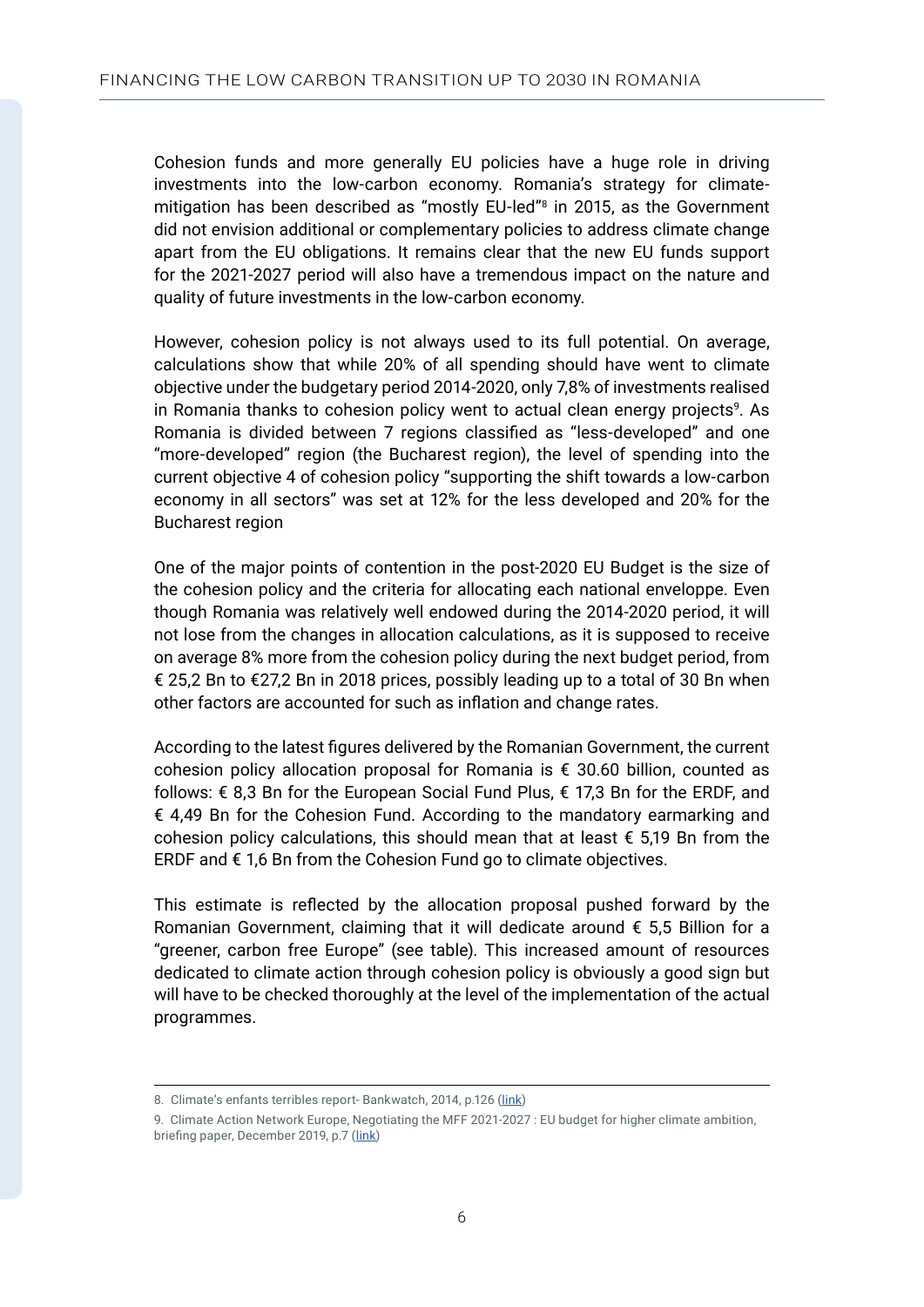Furthermore, the fact that Romania is planning to invest  $\epsilon$  5,5 Bn in climaterelated activities should not hide the fact that the Government also plans to invest more money in every other policy objective (except for PO 5), showing the clear added value of a mandatory spending target on the green policy objective. This also means that to maximise climate action and make sure that the 25% climate mainstreaming objective is reached, the thematic concentration objective on PO2 should be raised from 30% to 40%.

## TABLE 1:

## Allocation proposal<sup>10</sup> for each Policy Objective (excluding the amounts allocated for technical assistance)

| <b>Proposal</b>                                                                                                                            | <b>Amount allocated for technical assistance</b>                           |
|--------------------------------------------------------------------------------------------------------------------------------------------|----------------------------------------------------------------------------|
| PO1. A smarter Europe - innovative and smart<br>economic transformation.                                                                   | $\epsilon$ 5.992 billion                                                   |
| PO2. A greener, low-carbon Europe.                                                                                                         | € 5.459 billion of which, € 3.1 billion allocated<br>to the energy sector* |
| PO3. A more connected Europe - mobility and<br>regional ICT connectivity.                                                                  | $\epsilon$ 5.945 billion                                                   |
| PO4. A more social Europe - implementing the<br>European Pillar of Social Rights.                                                          | $\epsilon$ 9.673 billion                                                   |
| PO5. Europe closer to citizens - sustainable<br>and integrated development of urban, rural and<br>coastal areas through local initiatives. | € 1.027 billion                                                            |

\* according to the latest version of the Romanian NECP

Another issue is that Romania has trouble in finding suitable projects to spend some of its allocated funding. So far under the current period (2014-2020), Romania has an absorption rate of 31%, which means that still 69% of funds will have to be invested during the remaining years of the 2014-2020 programming period.

Most of these shortcomings can be addressed by a transparent and participative programming process: during the better part of 2020, Member States will discuss the main documents governing the use of cohesion policy, namely its partnership agreement and the various operational programmes. An ambitious, transparent and widely consulted programming process would go a long way in ensuring better chances for absorption of the funds, as public participation enables citizens and stakeholders to improve projects by making sure they are adapted to local and regional needs and priorities.

<sup>10.</sup> after reallocating 5% from the ESF to the ERDF and taking into account the thematic concentration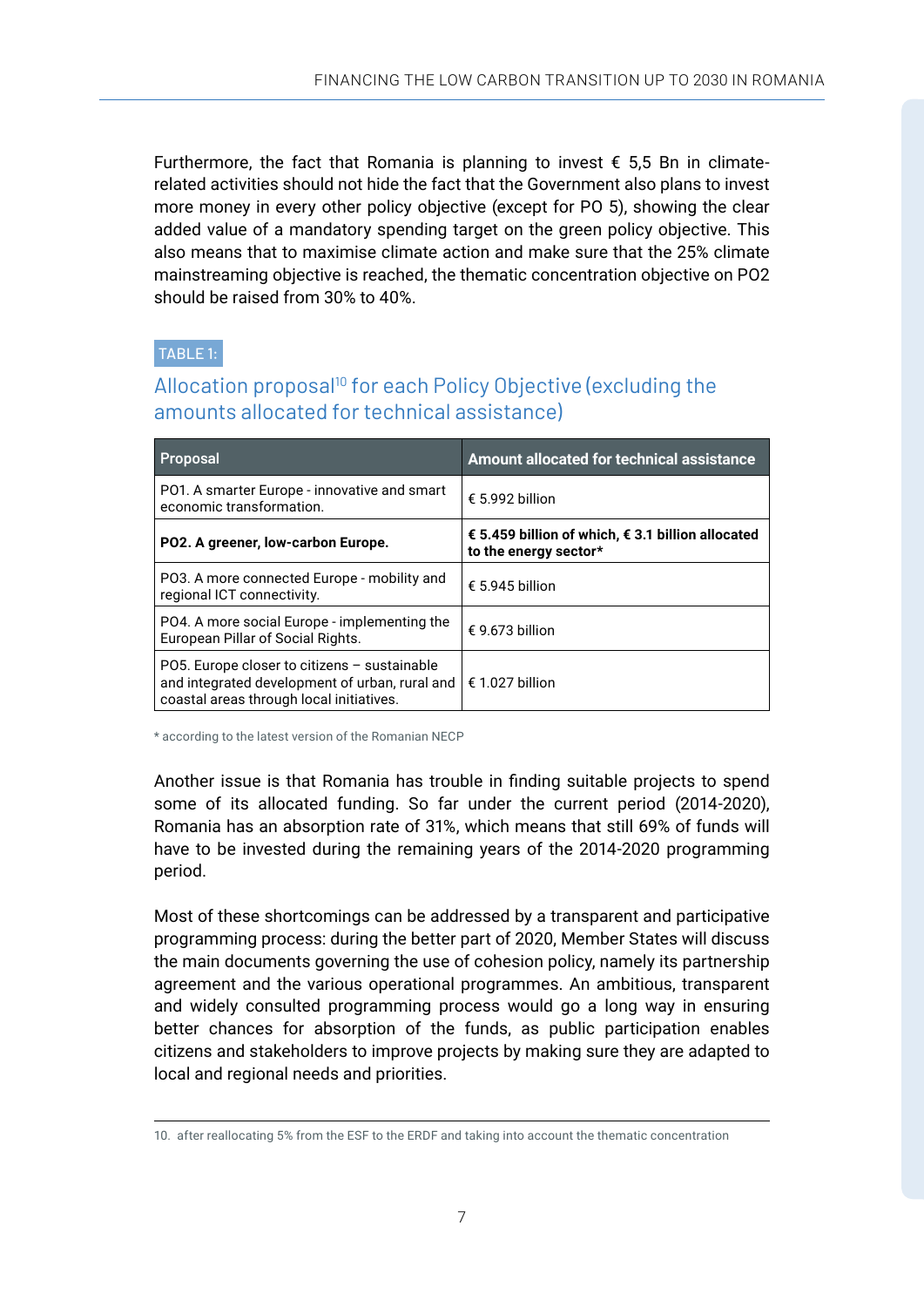## To have or not to have a Just Transition

A new and important topic in the climate action and EU budget discussion is the just transition. The Commission proposed on 14 January a Just Transition Mechanism, which would be composed of a fund of € 7,5 Bn called pillar 1, an InvestEU "Just transition" scheme mobilising  $\epsilon$  45 Bn (pillar 2), and of a public sector loan facility mobilising Eur 25 to 30 Bn of Investments (pillar 3). Even though the proposed amounts for the whole mechanism ( $\epsilon$  100 Bn) pale in comparison of the proposed ERDF/CF resources  $(\epsilon$  260 Bn), the high political attention around this initiative makes it a key element in the discussions regarding the level of ambition and investment in the net-zero transition in Europe.

So far, out of this 7,5 Bn Just Transition Fund, Romania would receive € 757 million, being the 3rd highest recipient for the fund. Moreover, according to the Commission's own calculation, Romania would, all pillars combined, benefit from over € 10,11 Bn investments under this scheme. This amount is prospective and would have to be reassessed once the Parliament and Council find a compromise on the Just transition fund as well as on the overall MFF. However, in order to have a just transition, the country must prove that it is, indeed, planning to have a transition to a decarbonised power sector by 2030.

The inter-institutional discussions around this fund should therefore give a clear priority to climate-action and to net-zero development plan, rather than funding harmful activities such as fossil fuels infrastructure; it appears evident that any investment in future stranded assets will make the transition to a net-zero carbon economy all the more difficult. Furthermore, with the nature of grids in the region and Romania having traditionally been a net exporter of electricity (despite the reverse trend in 2019), the accelerated transformation and investment here could bring about benefits for the whole region.

# III. The EU Emissions Trading Scheme as a revenue recycling scheme

The EU's carbon market, known as the EU ETS, is not traditionally perceived as a policy tool to alleviate the economic disparity across the EU but rather as the cornerstone climate policy tool to promote cost-effective decarbonisation across the whole European landscape. However, it is the second biggest financial mechanism with which the European Union seeks to pursue the goals of the Paris Agreement while equalising the internal economic diversity within its jurisdiction. In reality, this scheme shifts significant financial flows by first putting a price on carbon and secondly, by creating streams of revenues which are then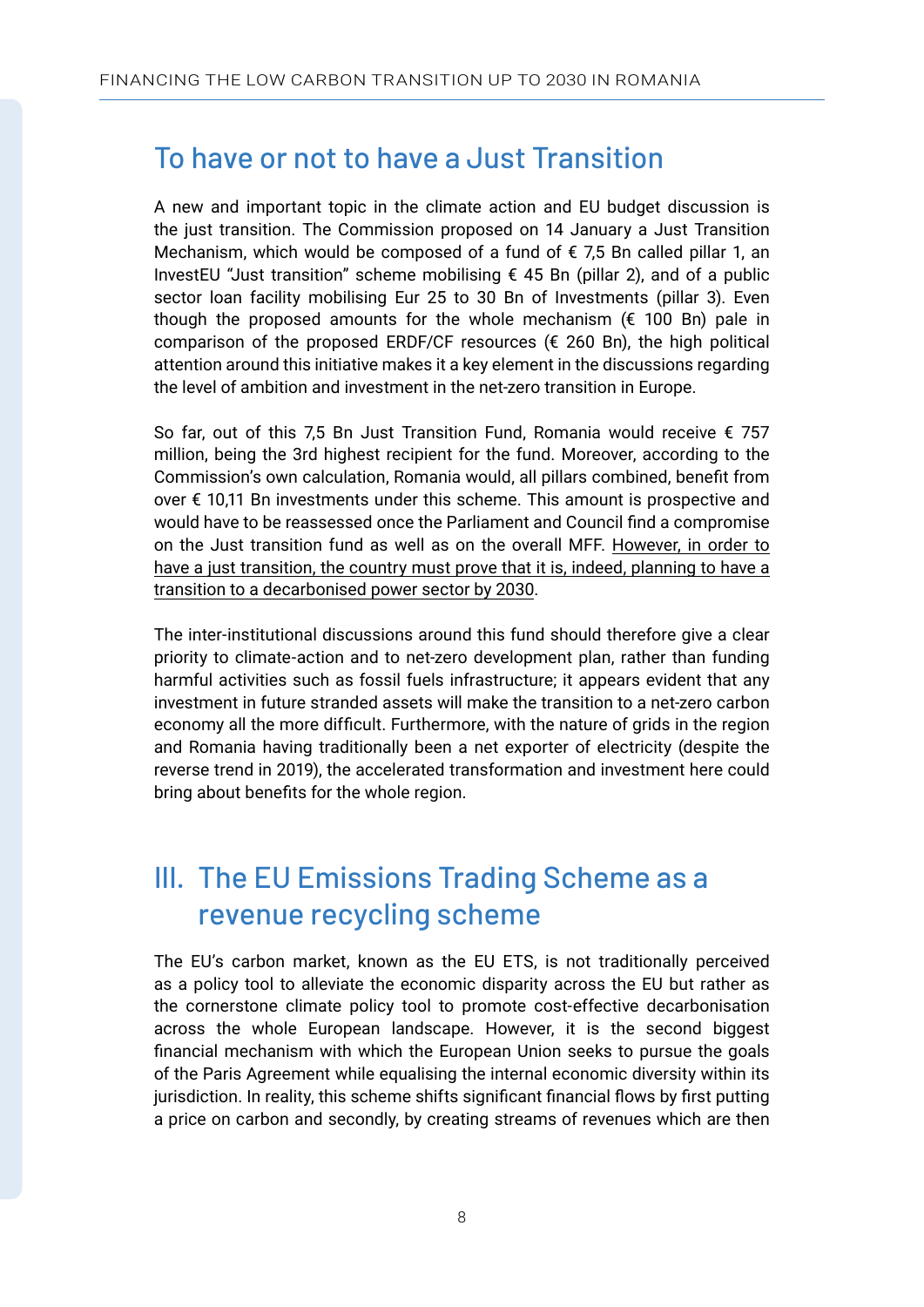either allocated to funds with specialised purposes (i.e. the Innovation Fund, the Modernisation Fund) or go into Member States' budgets. For fast tracking climate investments, ideally, Member States would need to recycle these auction revenues to support further investments in low carbon technologies.

The discrepancies in funding revenues across the EU are relative to the carbon intensity of the installations in those countries. When taking into account the population of the different Member States and the revenues their respective Governments auctioned through the EU ETS, we can reach an estimate of how much could be retributed to each citizen, per capita. This calculation is relevant in so far as addressing the social cost of carbon in each Member State could actually benefit from the ETS revenues being reinvested back into alleviating the impacts of decarbonisation. Governments could use this lense to scope out the magnitude of impact of their decision to pursue a strategic investment option for the EU ETS revenues. Looking at the year 2018 alone, we see a rather diverse profile. We do, however, see the country in focus here, Romania, at a relative amount of 38 Euros/capita.

#### FIGURE 2:



## ETS revenues per capita per Member State, 2018

Sources: Based on calculations by Sandbag. Emissions data from EUTL, population data from EUROSTAT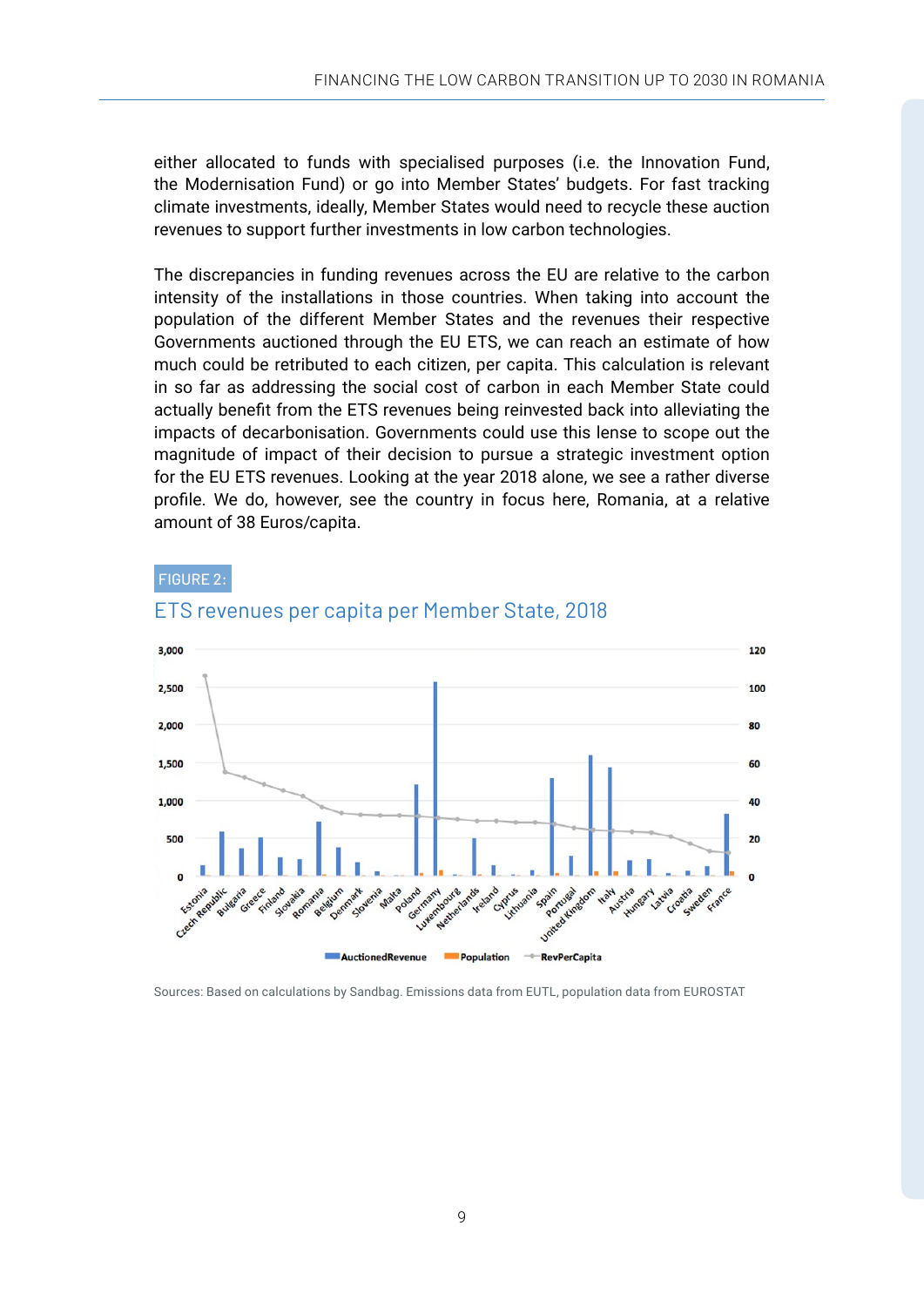In acknowledgement of a need for cohesion and solidarity in a jurisdiction with such high difference in standards of living, in the quality of technology options, the next phase of the EU ETS has several built-in funds and options that aim to boost up the investment possibility of those Member States with a GDP below the EU average.

Looking at our case study, we see that for the next phase of the EU's carbon market lasting from 2021 to 2030, Romania has funding available through the EU ETS scheme, which takes into account its lower level of GDP (second lowest in the EU):

- **1.** A Modernisation Fund comprising of a total of 12% form the overall Fund). The total value of this fund following the country's decision to move most of its 10c allowances to it could range from 2.7 bil. € to 4 bil.  $\epsilon$  (depending on the value of the price on carbon allowances, in this case from ransing 23€/tCO2 to 33€/tCO2)11;
- **2.** A 10c derogation, including for covering emissions resulting from highly carbon intensive district heating (this particular derogation was only granted to Romania and Bulgaria, reflecting their GDP below 30% the EU's average at the moment of negotiations, another plug-in to aid cohesion) - this will amount up to €114 million, following the country's decision from 2019 to move most of its 10c Allowances into the Modernisation Fund described above;
- **3.** A Solidarity transfer provision of extra allowances for designated funds: could range from  $\epsilon$  2.5 to  $\epsilon$  3.6 Bn.
- **4.** Auctioning Revenues which could range from € 5.4 Bn to € 7.8 Bn for the same price range.

Taking the middle point of all estimates, financial flows available for investment in low carbon technologies, stemming from the EU ETS alone, amount up to approximately  $\epsilon$  18 Bn at the price of approximately 28  $\epsilon$ /tCO2. Most likely the price of allowances will be substantially above this number, with some estimates projecting it almost as double, meaning the available flows would also double. In total we see some solid amounts which will be generated through this scheme which could enable the Member State to make strategic investment decisions and plans.

<sup>11.</sup> Using the range between the lowest point reached over 2019 and going up by 10Euros, in line with an average of projections for Phase IV on the amounts presented in a previous Sandbag briefing, [https://](https://sandbag.org.uk/project/chooseyourfunds/) [sandbag.org.uk/project/chooseyourfunds/](https://sandbag.org.uk/project/chooseyourfunds/)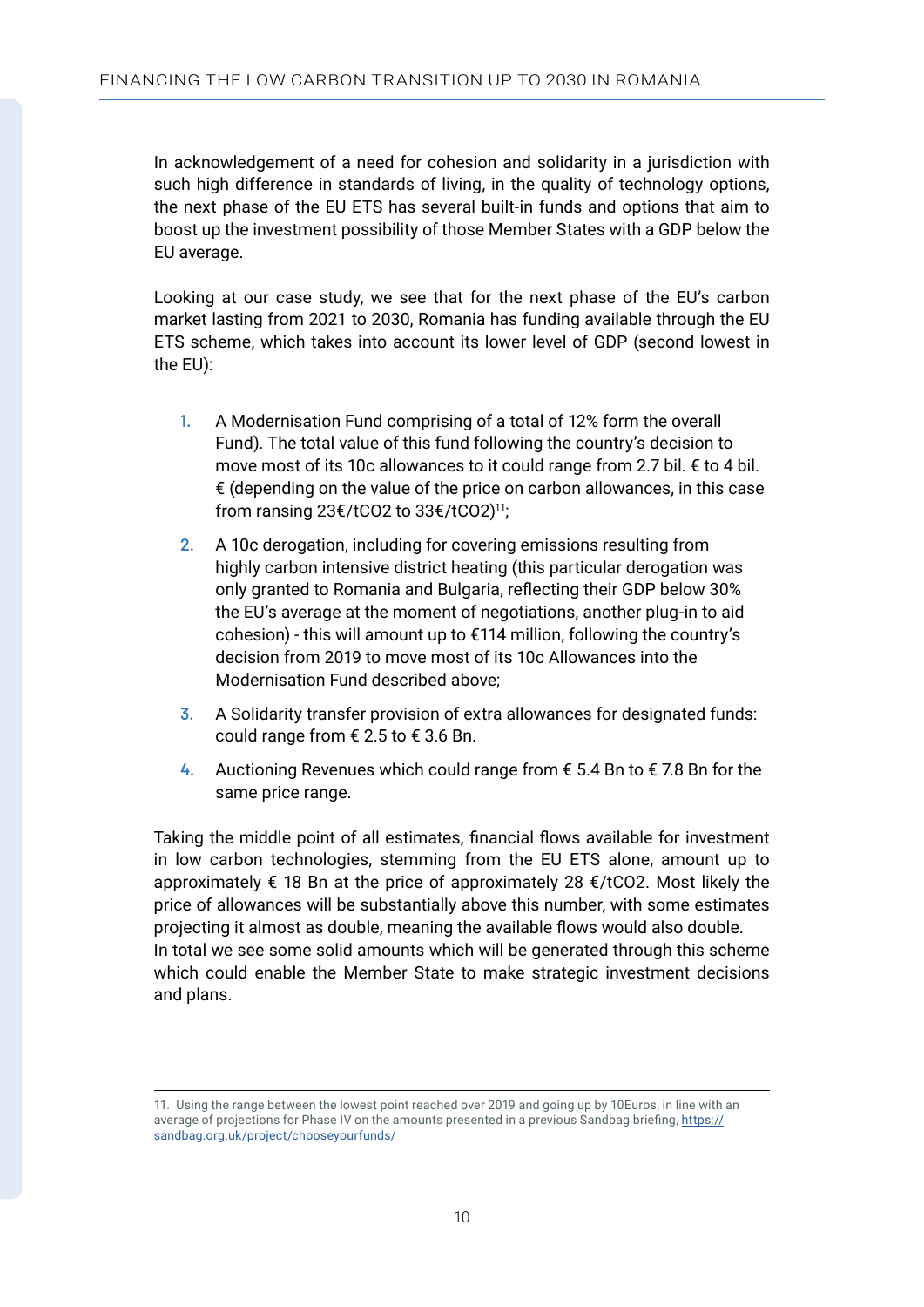## BOX 2

Summary of available funding for climate in cohesion policy for Romania:

- **-** € 5.5 Bn out of the Policy Objective 2 (under a 30% earmarking scenario)
- **-** € 757 M out of the Just Transition Fund
- **-** Possible € 10,11 Bn mobilised under the Just Transition Mechanism

## **€ 16,3 Bn**

ETS (approximation based on a conservative estimate for the range of EUA prices):

## **€ 18 Bn**

Other instruments such as Connecting Europe Facility, InvestEU or LIFE+ programme could also give financial support to Romania's clean energy transition but are not split into national enveloppes.

Moreover, on 14 January, the European Commission unveiled its communication for an Sustainable Energy investment Plan, renamed soon after the "European Green Deal Investment Plan". This plan aims at mobilising at least EUR 1 trillion of investments over the upcoming decade. Apart from the 25% of the MFF resources going to climate action, the plan foresees the contribution of other financial instruments such as InvestEU and the EIB which having recently changed its lending criteria away from fossil fuels, will have to reinvest in other priority technology development areas for Member States.

By providing an EU budget guarantee to partially cover the risk of financing and investment operations, the InvestEU programme and 13 other EU financial instruments will mobilise approximately EUR 195 billion of climate investment from 2021 until 2027, i.e. close to EUR 28 billion per year and 280 billion over a decade. For the duration of the Sustainable Europe Investment Plan over a decade, the EIB is also expected to finance around EUR 608 billion of climate investments within the EU and outside.

That would mean close to  $\epsilon$  888 Bn over 10 years in the sustainable investment plan, triggered by the EU budget. However, unlike the EU Budget, these amounts are EU-wide estimates of the possible private investment to be mobilised through EU budget guarantees. Moreover it is difficult to assess how much would go to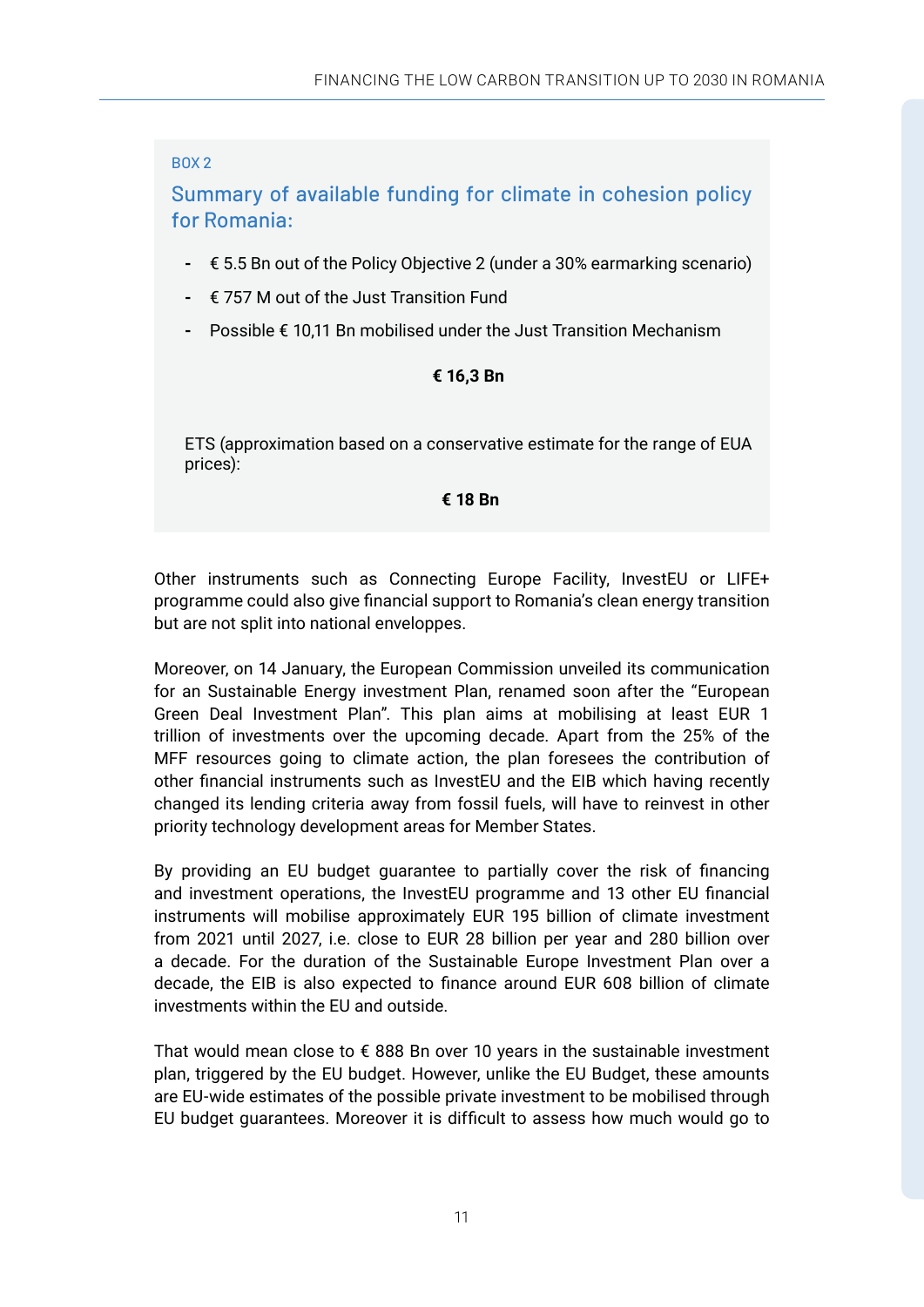Romania, given the poor record of the EFSI in mobilising private investments in Eastern Europe.<sup>12</sup>

## Conclusion

### **Climate emergency - financial redistribution, a reinvention of Europe, it emphasises**

It appears clear that national priorities can be linked to the wider EU ones : infrastructure to the climate spending, retraining / reskilling to education, etc.

But this challenge is also an opportunity: Romania must take advantage of these funds as the priorities will be different over the following 7 years and set in motion the engine and seek to attract investment going forward.

Moreover, the European Green Deal is widely endorsed at EU level but will only deliver if the EU Budget is focused on the right priorities, and if Member States commit to ambitious spending to support this new initiative. Otherwise, the MFF will support business as usual activities and harmful projects for another seven years. The level of investment is important, but the quality of investment is also a major factor; good quality projects will go a long way and will be extremely helpful to transition to a zero-carbon economy.

It also appear to be the case that the estimate for the investment gap for the power sector decarbonisation up to 2030 in a country like Romania, could in fact be financed through a smart utilisation of ETS revenues and cohesion funding in a comprehensive strategic and synergyc way. An ambitious NECP could be the country's strategic investment plan in that regard and an increase in the share of climat mainstreaming or of the ETS carbon price will only increase the amounts available.

<sup>12.</sup><https://bankwatch.org/wp-content/uploads/2019/09/EFSI-final.pdf>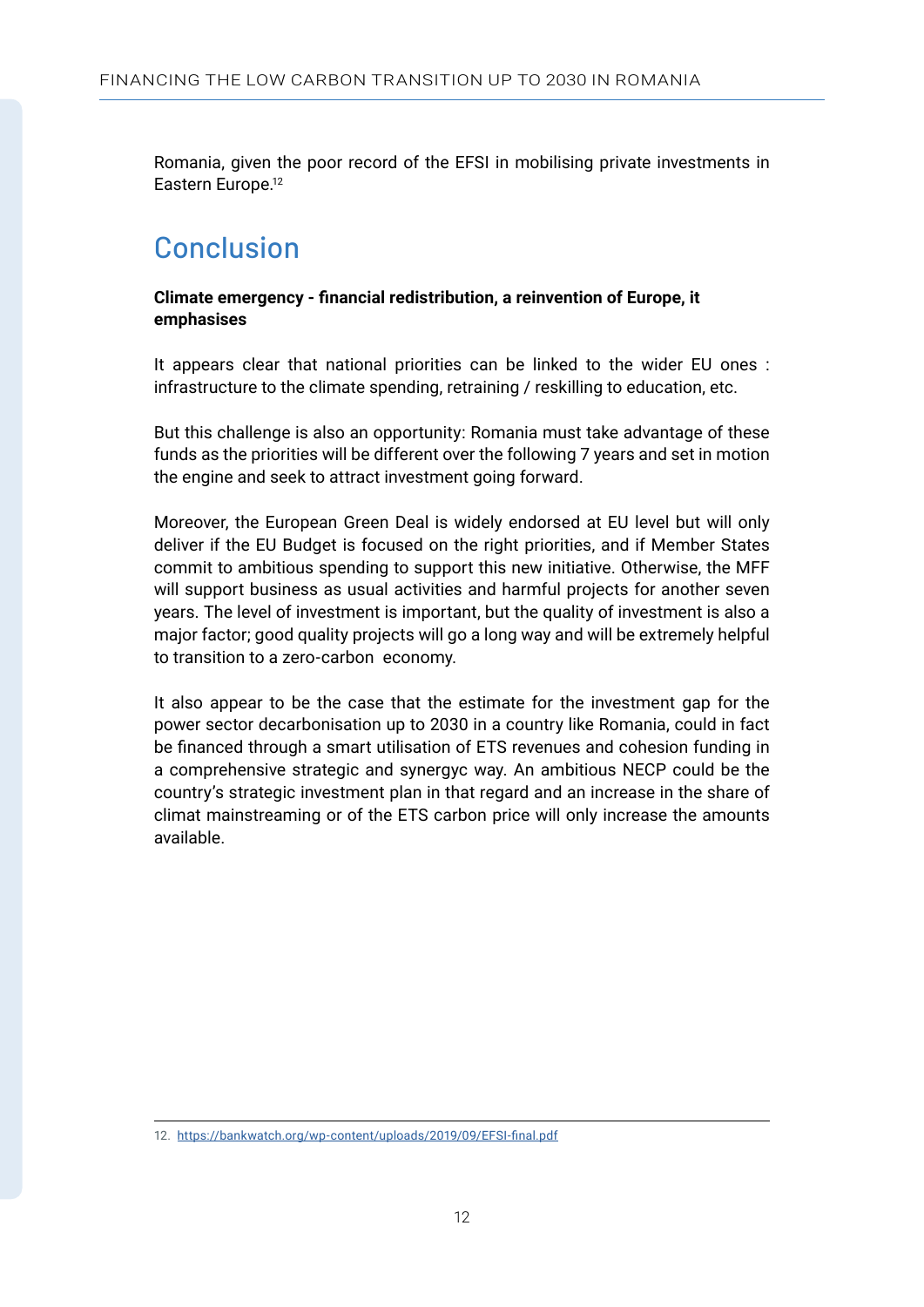# Policy recommendations:

- **1.** Member States should raise the climate mainstreaming target to 40% of the total MFF expenditure and increase thematic concentration in cohesion policy to at least 40% on PO2 in all regions;
- **2.** Romania should seek to use the revenues from auctioning on the EU ETS towards supporting further investments, therefore recycling its revenues and amplifying the investment potential;
- **3.** When it comes to having the EU delivering on climate action, Romania should focus on a thorough and consistent planning of the next generation of cohesion policy funding: partnership agreements and operational programmes should be properly and widely consulted with all relevant stakeholders and give clear priority to climate action.
- **4.** Finally, Romania should aim to maximise its investment attractivity by creating a strategic investment plan to span over a period of 7-10 years, remaining resilient to further political changes; its NECP could in this perspective act as an investment portfolio.